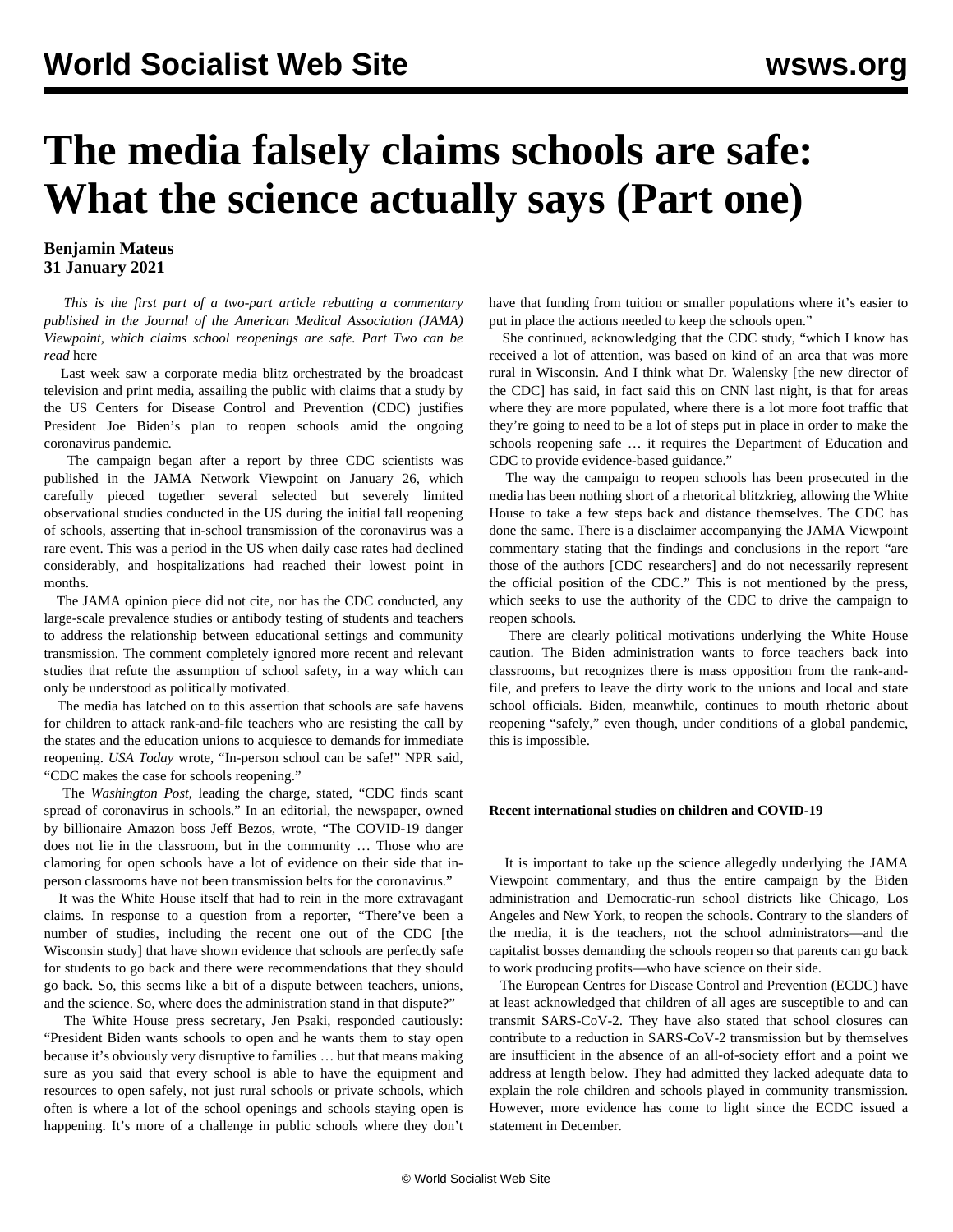Under the headline "Europe's Schools Are Closing Again on Concerns They Spread COVID-19," the *Wall Street Journal* reported, "As US authorities debate whether to keep schools open, a consensus is emerging in Europe that children are a considerable factor in the spread of COVID-19—and more countries are shutting schools for the first time since the spring."

 Antoine Flahault, director of the University of Geneva's Institute of Global Health, explained that during the second wave in Europe, the evidence obtained through antibody surveys conducted in various nations showed that the coronavirus equally infects school children. Swiss schools have been open since summer. Antibody tests showed that children aged 6 to 18 were becoming infected just as much as young adults. A nationwide survey in Austria found children under 10 have infection rates similar to those of older children and these children were becoming infected as often as their teachers.

 In December, positivity rates among children were higher than adults. Even the prime minister of England, Boris Johnson, had to concede, "The problem is schools may nonetheless act as vectors for transmission, causing the virus to spread between households."

 The JAMA Viewpoint, ignoring these developments in Europe, also chose not to address an important [study](https://science.sciencemag.org/content/370/6517/691) from southern India, published in the journal *Science* on November 6, which found children were spreading the virus among themselves and adults. The authors noted that the Indian states of Tamil Nadu and Andhra Pradesh had developed a rigorous contact tracing and testing system. The study indicated that superspreading events predominated, with approximately 5 percent of infected individuals accounting for 80 percent of secondary cases.

 Dr. Ramanan Laxminarayan, member of the Center for Disease Dynamics, Economics and Policy in New Delhi, India, told NPR, "What we found in our study is that children were actually quite important. They were likely to get infected, particularly by young adults of the ages 20 to 40. They were likely to transmit the disease amongst themselves … and they also go out and infect people of all age groups, including the elderly. Many kids are silent spreaders in the sense that they don't manifest the disease with symptoms. They happen to get infected as much as anyone else, and then they happen to spread it to other people."

 To defuse any criticism that their assertions that schools ignored countervailing evidence, the JAMA Viewpoint cites only one frequently mentioned COVID-19 outbreak that occurred in May 2020 in a high school in Israel. They assert that such events are rare, and the superspreading event occurred because the school abandoned their mitigation protocols. Their hope is that the public will accept their claim that school outbreaks are rare events and only occur when schools don't adhere to regulations, which would allow states and districts to shift the blame onto teachers and students when outbreaks occur.

#### **The Wisconsin study**

 As has been mentioned, the centerpiece of the JAMA Viewpoint summary in support of school openings is the recently published [study](https://www.cdc.gov/mmwr/volumes/70/wr/mm7004e3.htm?s_cid=mm7004e3_w) [from](https://www.cdc.gov/mmwr/volumes/70/wr/mm7004e3.htm?s_cid=mm7004e3_w) Wisconsin by the CDC which has been hailed as the mitigation model for future school reopening.

 The study period was from August 31 to November 29, 2020. Seventeen K-12 schools in rural Wisconsin participated. Surveillance in schools was initiated by a small group of physicians and medical student researchers. The districts received funding from the Legacy Foundation of Central Wisconsin to purchase three-layer cloth facemasks for all students. Classes ranged from 11 to 20 students. (In Wisconsin, average class sizes are approximately 20.) Students were asked to always wear their masks indoors and stay six feet apart.

 COVID-19 incidence among students and staff compared to the county overall was 3,453 per 100,000 versus 5,466 per 100,000. Among the 191 cases identified among students and teachers, only seven cases (3.7 percent) were linked to in-school spread.

 On the surface, the conclusions appear valid. However, there are troubling biases that are embedded and overlooked in such a study, where surveillance by researchers and political scrutiny on the educational district are considerable, making generalizability to real-life situations difficult. Will every school district be policed, have the best cloth face coverings offered, and weekly reports sent to the CDC and public health departments ensuring them that monitoring of student activities had been strictly enforced?

 Even so, one important limitation of the study was that schools admittedly did not conduct infection screening of staff members and students to include PCR testing, negating the ability to estimate the prevalence of asymptomatic spread. No serological studies were conducted to assess any linkage between schools and the rising community transmission being experienced in the state. Immediately, in conjunction with the starting date of the study, the seven-day average of COVID-19 infections in the state climbed from 696 cases per day to a peak of 6,563 cases per day on November 18.

#### **The Montreal study**

 A more compelling [study from](https://www.researchgate.net/publication/348418238_Enfants_ecoles_et_COVID-19_le_cas_montrealais) Montreal provides a more granular assessment of children's role in the community spread of the COVID-19 coronavirus.

 The authors, Dr. Simona Bignami of Montreal University and Dr. John F. Sandberg of George Washington University, wrote, "As the start of the fall 2020 school year coincided with the start of the second wave in many European countries and Canada, the debate became particularly heated. What has been the role of transmission of COVID-19 in school-aged children for the overall incidence of infection in fall 2020? The answer to this question has immediate political relevance in deciding if, when, and how to reopen schools as the pandemic unfolds and immunization coverage remains low."

 They note that before the opening of schools, Montreal's public health authorities had documented 7.5 cases per 100,000 inhabitants around mid-August. By January 5, 2021, the incidence of infections had climbed to 282.7 cases per 100,000, with a concomitant rise in hospitalizations and deaths. However, Quebec's government decided nonetheless to reopen schools on January 11, stating, like their American counterparts, that adults are responsible for the circulation of the virus in the community because COVID-19 cases were higher for adults than for children. They also adamantly stated that affected schools had only reported some isolated cases.

 To answer this critical question, Bignami and Sandberg turned to the "unprecedented compilation of data published by the Regional Health Directorate of Montreal," which tracks weekly cases across 26 boroughs at 339 Montreal schools. Their findings noted that children do represent a significant part of all confirmed COVID-19 cases. Regions with the highest incidence of COVID-19 among children were those with lower income households and had a higher proportion of children under 18 in each household.

 A critical observation was that infections in children age 10 to 19 preceded the increase in cases among adults age 30 to 49. This means that infected children were infecting their parents, not the reverse. Similarly, by November, children under 10 saw an acceleration in new cases at the